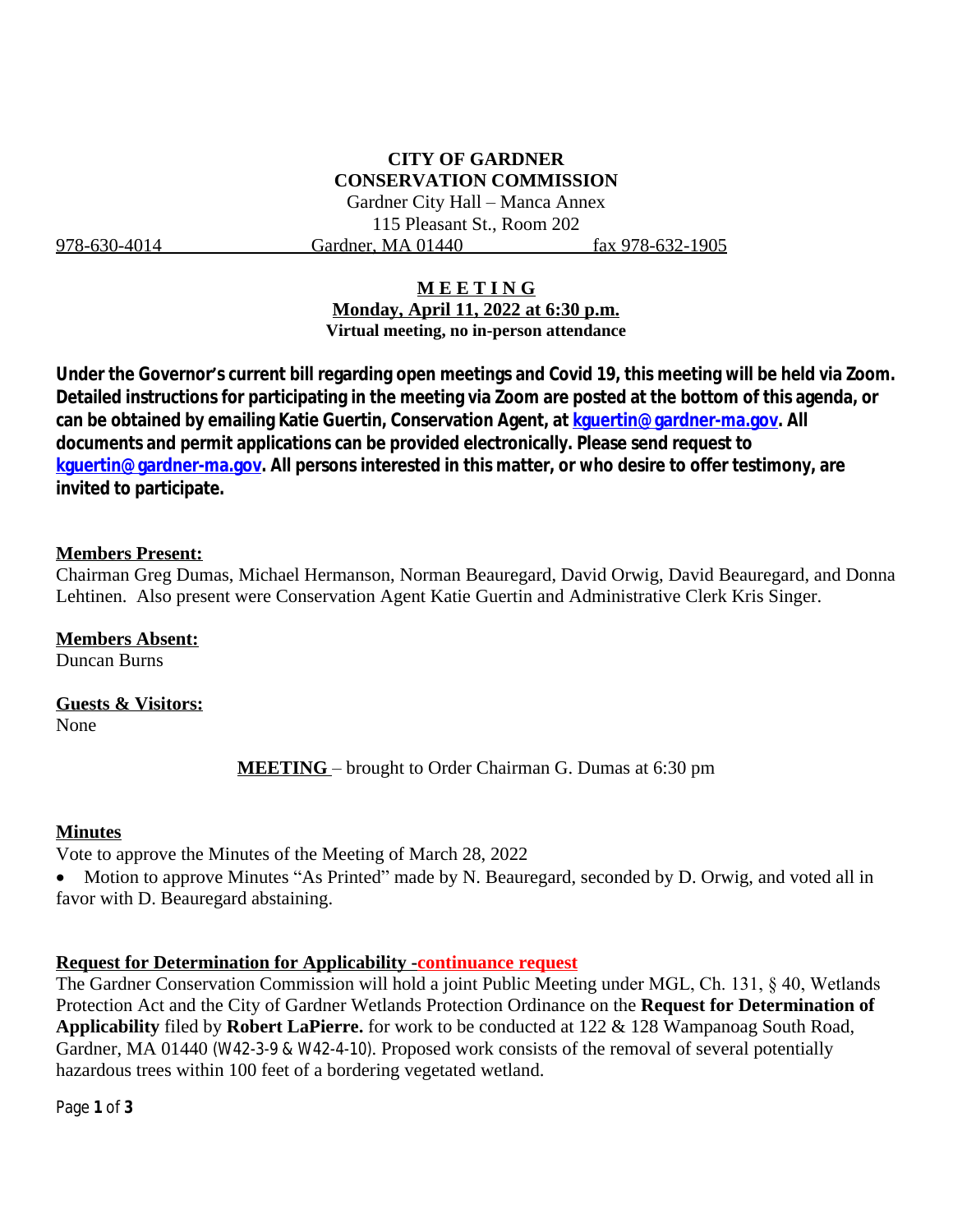### *Continued from 1/24/22, 2/14/22, 2/28/22, 3/14/22,3/28/22*

- K. Guertin advised that the applicant hasn't been able to get a wetland scientist out to the site yet. Also, the ground is still partially frozen. She suggests continuing this case until June.
- A Motion to continue the case to June 13, 2022, was made by M. Hermanson, seconded by D. Orwig, and voted all in favor.

# **New Business**

 K. Guertin states that the Open Space Plan Update is coming together. She also advised that there are no new applications at this point, and just the Riverside continuance for the next meeting.

- D. Orwig inquired about 80 Minott St. There is a DEP file number, but no comments.
- D. Lehtinen inquired about the construction at the hospital. N. Beauregard confirming that there is a lot of blasting and drilling being done. G. Dumas does not believe that this location is in the Commission's jurisdiction. D. Lehtinen agrees that it's not in their jurisdiction, but Commission should keep track of what is going on there due to it's proximity to Crystal Lake. N. Beauregard also mentioned that there is draining over the bike trail, which he didn't believe occurred in the past. K. Guertin will go out to the site.

K. Guertin advises that the site visit for the new Elementary School is at 9:30 am on April  $30<sup>th</sup>$ . This is the time that Fuss & O'Neill can do the site visit. They have also confirmed that the site is all cleaned up from the refuse on site shown during the last meeting. It was also noted that Fuss & O'Neill do not have keys to the site. G. Dumas notes that the Commission should have keys and access to the site at all times.

# **Upcoming Meetings**

April 25

**6:37 pm** A motion to adjourn was made by N. Beauregard. The motion was seconded by D. Lehtinen, and voted unanimously, all in favor.

*NOTICE: These Agenda items consist of items that are reasonably anticipated by the Chair to be discussed at the meeting and are specifically allowed to be discussed at the meeting. Not all items listed may in fact be discussed and other items not listed may also be brought up for discussion to the extent permitted by law.*

Katie Guertin is inviting you to a scheduled Zoom meeting.

Topic: Gardner Conservation Commission Time: Apr 11, 2022 06:30 PM Eastern Time (US and Canada)

Join Zoom Meeting https://us06web.zoom.us/j/81456383645?pwd=eFp1RnFqdmIvQjRNdGwxTTYxeHowdz09

Meeting ID: 814 5638 3645 Passcode: 527403 One tap mobile +13126266799,,81456383645# US (Chicago) +19292056099,,81456383645# US (New York)

Page **2** of **3**